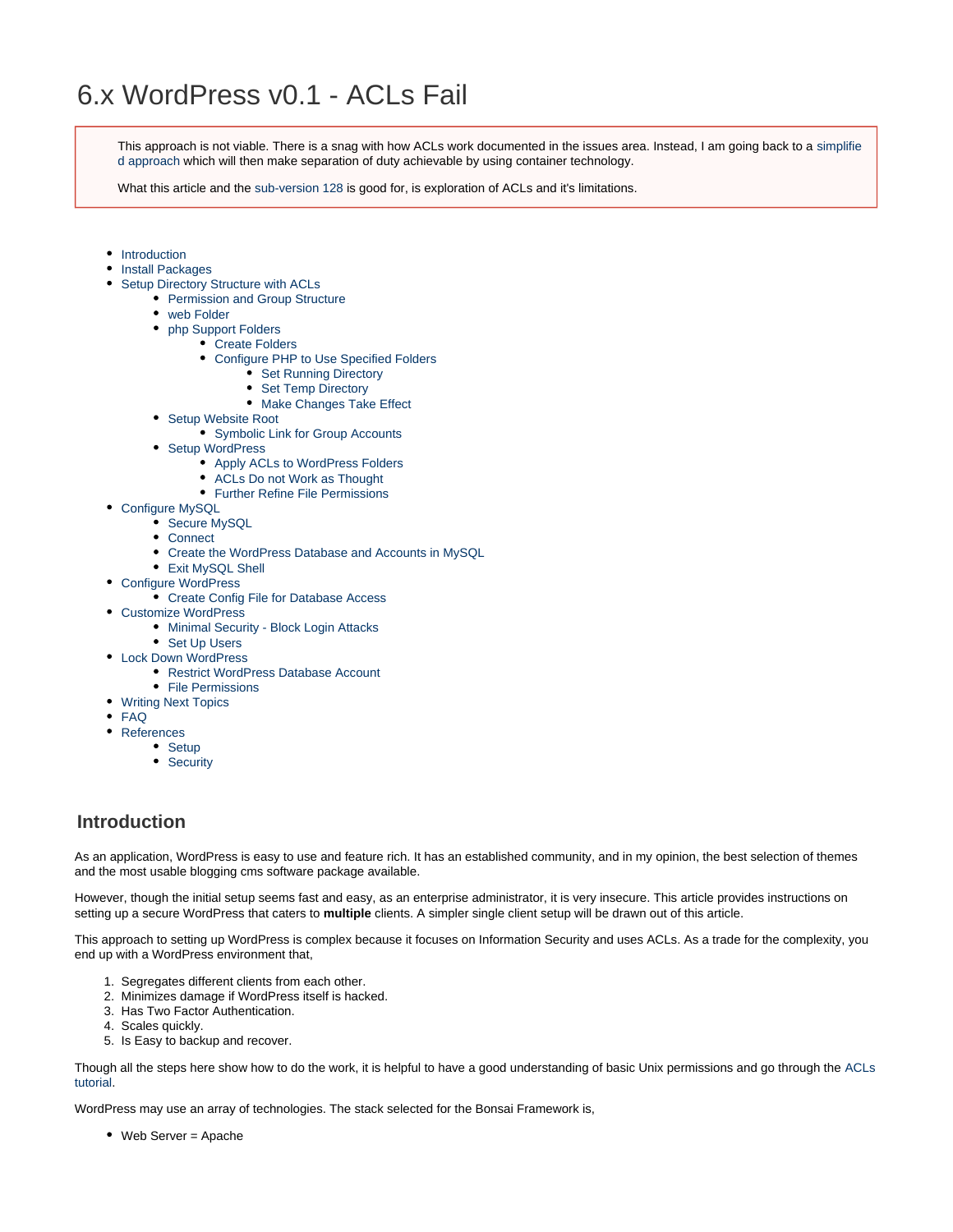- Application Server = PHP
- Database = MySQL
- $\bullet$  OS = Ubuntu

# <span id="page-1-0"></span>**Install Packages**

Install the packages to run WordPress,

```
sudo apt-get install php5 # Installs PHP
sudo apt-get install mysql-server # Installs MySQL
sudo apt-get install php5-mysql # Libraries to connect PHP to MySQL
```
As of Ubuntu 12 (an maybe even earlier), the installer will automatically restart Apache2 for you.

During the MySQL install, you will be prompted for the **root** administration database password. If following the Bonsai Framework, use your standard password algorithm based on the server name.

This article was written and tested against Ubuntu 12.04 which has ACL support built into the kernel. With Ubuntu 12.04, if the ACL packages are not installed the install is straight forward, sudo apt-get install acl

Previous versions may be more involved and require modifying the **fstab** file.

# <span id="page-1-1"></span>**Setup Directory Structure with ACLs**

This security approach works at various levels to contain process and programs to run only within their specified folders and restrict users to their own respective instances of WordPress.

# <span id="page-1-2"></span>**Permission and Group Structure**

We want to provide website hosting for two different clients, The Daily Planet and LexCorp. Employees from the respective companies will belong in the system under the following groups, wgdailyplanet and wglexcorp. Here is how the top level structure,

| <b>User Name</b> | Assigned<br><b>User</b> | Group         | <b>Web Root Directory</b>                                  | <b>File Access</b>         | <b>Directory Access</b>                                   |
|------------------|-------------------------|---------------|------------------------------------------------------------|----------------------------|-----------------------------------------------------------|
| dailyplanet01    | Clark Kent              | wqdailyplanet | /opt/web/php/dailyplanet.com/                              | Read. Write and<br>Execute | Read. Write and Execute                                   |
| lexcorp01        | Lex Luthor              | wglexcorp     | /opt/web/php/lexcorp.com/                                  | Read, Write and<br>Execute | Read. Write and Execute                                   |
|                  | Apache Server           | www-data      | /opt/web/php/dailyplanet.com/<br>/opt/web/php/lexcorp.com/ | Read                       | Read and Execute (required to transverse)<br>directories) |
|                  | Other                   |               |                                                            | No Access                  | No Access                                                 |

We do not want employees from different companies access or even have awareness of each others web directory. At the same time, the Apache Server running as user www-data belonging to group www-data also needs access to the directories. We also want to grant users of the staff group read access for support purposes. Finally, we want all subsequent directories and files under the respective Web Root Directories to inherit the same permissions.

This is just not possible using standard Unix permissions.

As such we will require ACLs. Here is what each directory will look like and how the main user types will interact with directories and files,

| <b>Directory</b> | <b>Permissions</b> | <b>ACL</b> | Comment | User from<br>wgailyplanet | User from<br>wglexcorp | User from staff | Normal (other)<br><b>Users</b> |
|------------------|--------------------|------------|---------|---------------------------|------------------------|-----------------|--------------------------------|
|------------------|--------------------|------------|---------|---------------------------|------------------------|-----------------|--------------------------------|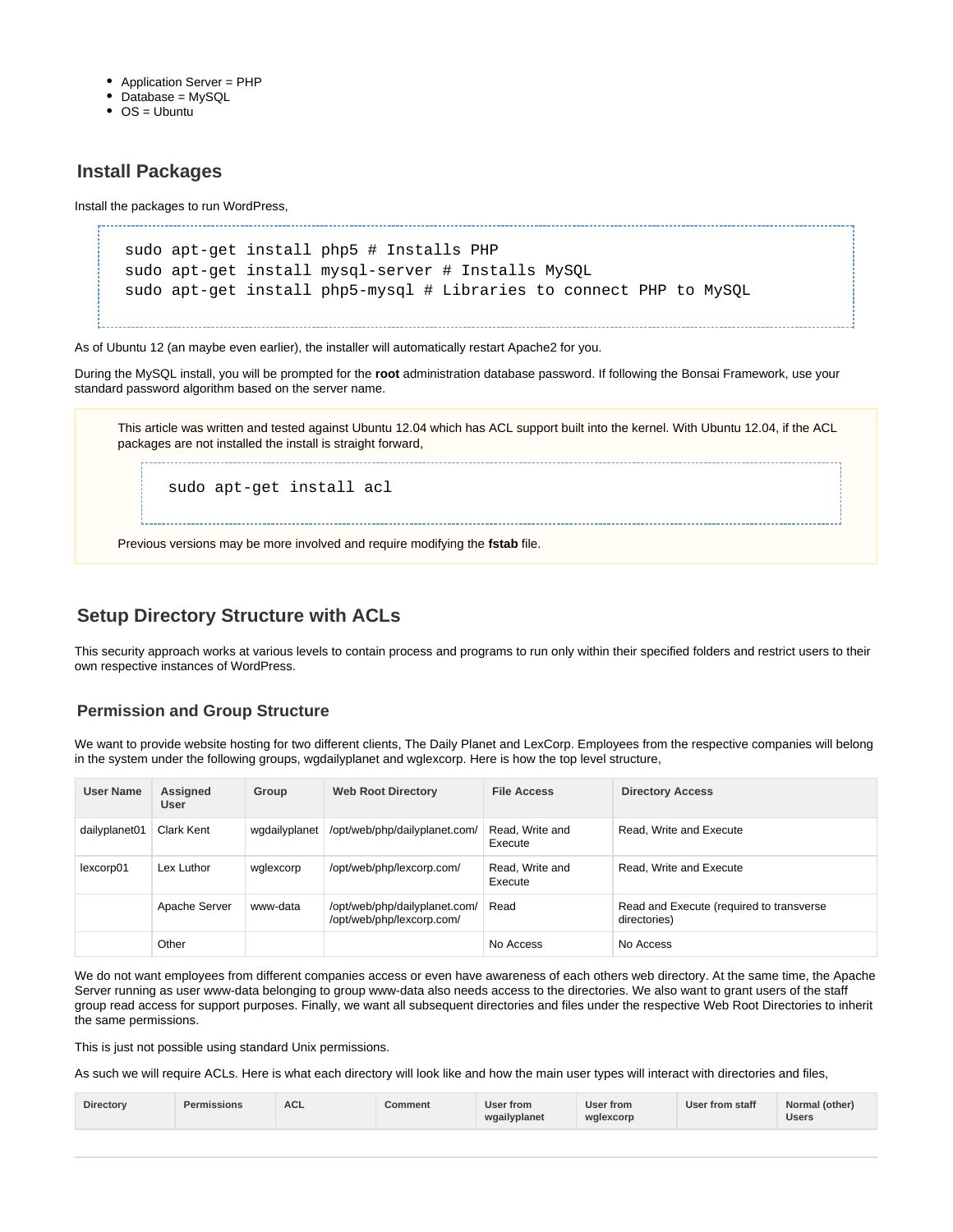| /opt/web/                                         | rwXr-X--X | n/a                               | Don't need ACLs<br>here. Use Unix<br>permissions<br>"drwxr-x--x 3<br>serveradmin staff".                                                                                    | cd but no Is                                                                                          | cd but no ls.  | cd, Is |         |
|---------------------------------------------------|-----------|-----------------------------------|-----------------------------------------------------------------------------------------------------------------------------------------------------------------------------|-------------------------------------------------------------------------------------------------------|----------------|--------|---------|
| /opt/web/php/                                     | rwXr-X--X | n/a                               | Don't need ACLs<br>here. Use Unix<br>permissions<br>"drwxr-x--x 3<br>serveradmin staff".                                                                                    | cd but no ls.                                                                                         | cd but not ls. | cd, Is |         |
| /opt/web/php/tmp/                                 | rwXr-X--- | www-data:rwX                      | In a shared<br>environment lock<br>down. Consider<br>ACLs to make it<br>easy for staff to<br>review.                                                                        | Nothing                                                                                               | Nothing        | cd, Is | nothing |
| /opt/web/php/logs/                                | rwXr-X--- | www-data:rwX                      | In a shared<br>environment lock<br>down. Consider<br>ACLs to make it<br>easy for staff to<br>review.                                                                        | Nothing (on the one<br>hand this increases<br>security but how<br>does a php<br>programmer<br>debug?) | Nothing        | cd, Is | nothing |
| /opt/web/php/dailypl<br>anet.com/                 | rwXrwX--- | www-data:rX<br>wgdailyplanet:rwX  |                                                                                                                                                                             |                                                                                                       | Nothing        | cd, Is | nothing |
| /opt/web/dailyplanet.<br>com/blog/                | rwXr-X--- | www-data:rX<br>wgdailyplanet:rwX  |                                                                                                                                                                             |                                                                                                       |                | cd, Is | nothing |
| /opt/web/dailyplanet.<br>com/blog/wp-conten<br>t/ | rwXrwX--- | www-data:rwX<br>wgdailyplanet:rwX | In order to install<br>plugins, www-data<br>needs write access.<br>Notice the base<br>Unix permissions<br>have to be more<br>open due to how<br>masking works with<br>ACLs. |                                                                                                       |                | cd, Is | nothing |
| /opt/web/php/lexcor<br>p.com/                     | rwXr-X--- | www-data:rX<br>wglexcorp:rwX      |                                                                                                                                                                             |                                                                                                       |                | cd, Is | nothing |
| /opt/web/lexcorp.co<br>m/blog/                    | rwXr-X--- | www-data:rX<br>wglexcorp:rwX      |                                                                                                                                                                             |                                                                                                       |                | cd, Is | nothing |
| /opt/web/lexcorp.co<br>m/blog/wp-content/         | rwXrwX--- | www-data:rwX<br>wglexcorp:rwX     | In order to install<br>plugins, www-data<br>needs write access.<br>Notice the base<br>Unix permissions<br>have to be more<br>open due to how<br>masking works with<br>ACLs. |                                                                                                       |                | cd, Is | nothing |

Further to this, using normal Unix permissions, all directories will be owned by [serveradmin:staff.](http://serveradminstaff)

## <span id="page-2-0"></span>**web Folder**

This is where everything starts for web related work,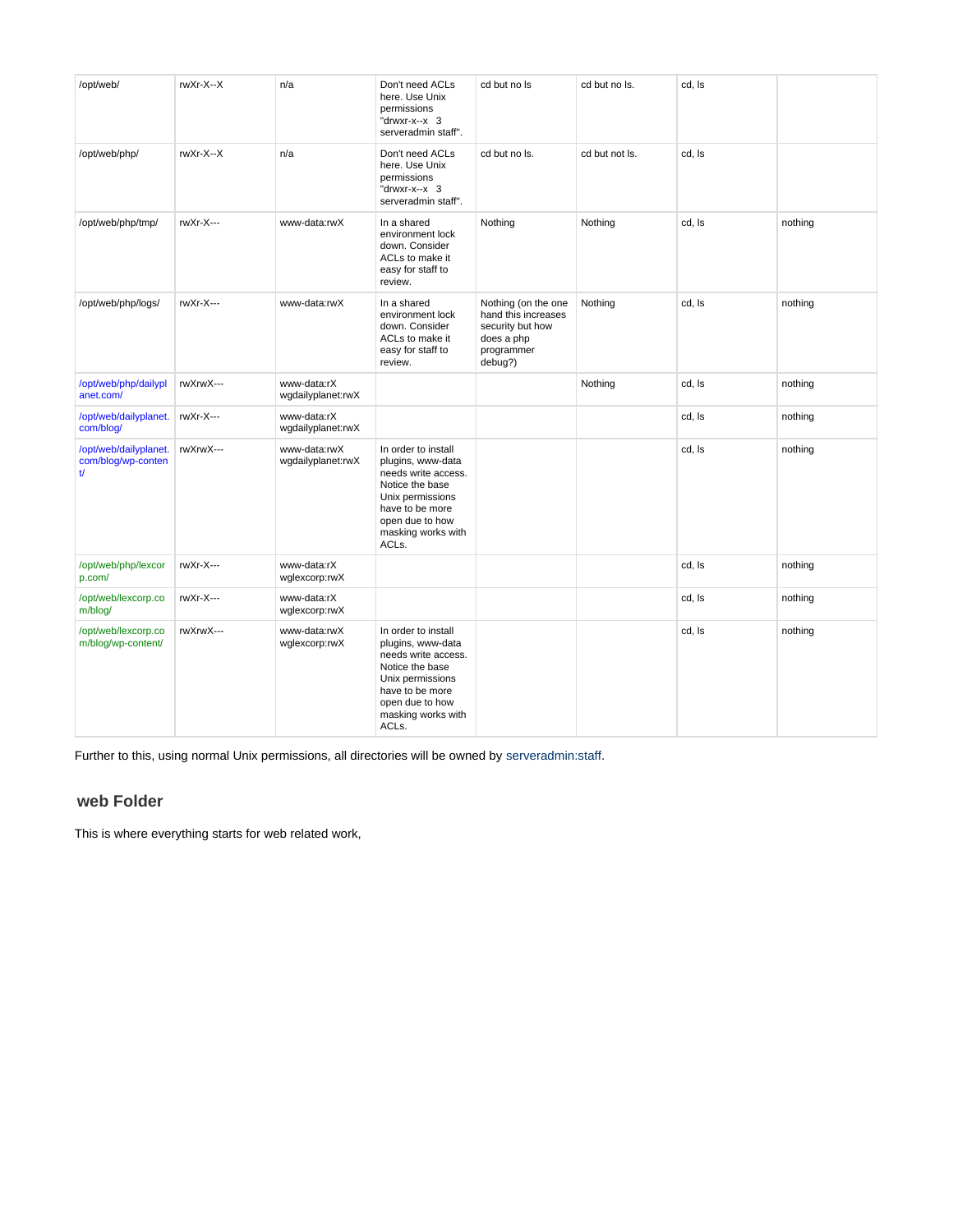```
cd /opt/
sudo mkdir ./web/
sudo chown -R serveradmin:staff ./web/
#sudo chmod -R g+s ./web/ # Subsequent files and folder should inherit
group. Ask DK if this is a good idea.
#sudo chmod -R u+s ./web/ # Subsequent files and folder should inherit user
but this does not seem to work. Ask DK if this is a good idea.
# Next set the permissions.
sudo chmod u+rwX,g+r-w+X,o-rw+X ./web/
# Give other groups the appropriate access via acls.
sudo setfacl -Rm g:www-data:rX ./web/
sudo setfacl -Rm g:staff:rX ./web/
# With ACLs the mask sets the maximum permissions allowed. 
# Even if other entries, such as giving a group rwX are set higher,
permissions will be downgraded to what the mask allows. 
# This is what causes the Effective comment seen when mask collides with
umask.
# sudo setfacl -Rm m:rwx ./web/
```
Verify permissions for the web folder,

```
getfacl web
# file: web
# owner: serveradmin
# group: staff
user::rwx
group::r-x
group:www-data:r-x
group:staff:r-x
mask::r-x
other::---
```
Now look at the defaults of the folder the default affects the folders and files created within this folder,

```
getfacl --default web
# file: web
# owner: serveradmin
# group: staff
```
To apply the permissions set to the folder to defaults,

```
getfacl --access ./web/ | sudo setfacl -d -RM - ./web/
```
getfacl --access = retrieves the ACL the permissions applied to the directory only (default permissions are not returned). The details are then piped to setfacl and the parameters read,

-d = Change default permissions for newly created files and folder.

-M = Take as input files. Because the dash is used, the file is instead standard input.

 $R =$  Apply changes recursively to folders and files.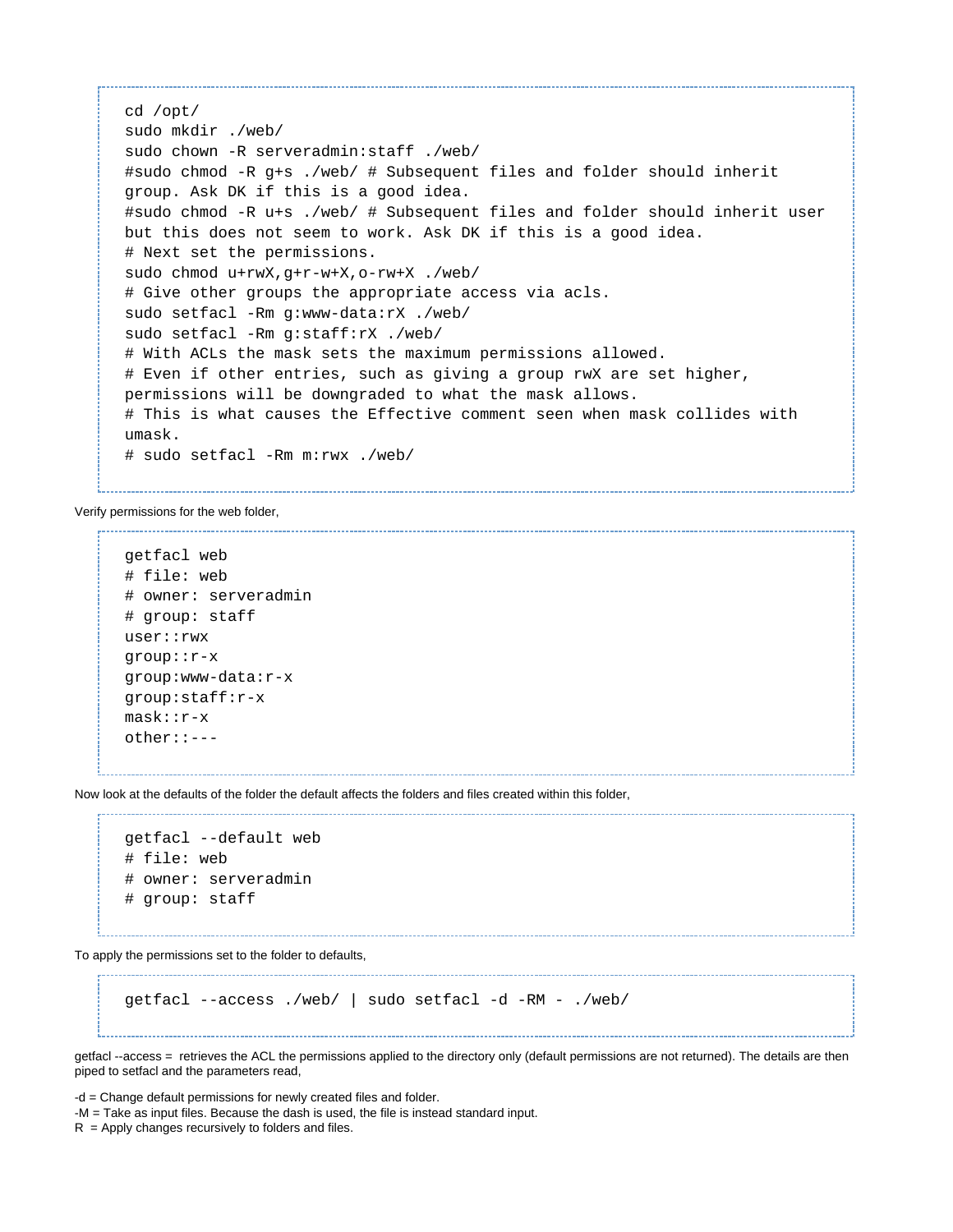The default ACLs should now be changed, 

```
getfacl --default ./web/
# file: web/
# owner: serveradmin
# group: staff
user::rwx
group::r-x
group:www-data:r-x
group:staff:r-x
mask::r-x
other::---
```
## <span id="page-4-0"></span>**php Support Folders**

This is where all php code will execute. In php centric applications this will also be considered the web root for static files too and reflected in the virtual host configuration.

## <span id="page-4-1"></span>**Create Folders**

PHP requires advanced access to specific folders,

```
cd /opt/web/
sudo mkdir php
sudo chown -R serveradmin:staff ./php/
sudo chmod -R u+rwX,g+r-w+X,o-r-w+X ./php/
```
Notice the ACLs step is skipped. The php folder will inherit the permissions of allowing www-data access from the default ACLs defined in the web folder.

Next create the php support directories,

```
cd /opt/web/php
sudo mkdir ./tmp/ ./logs/
sudo chown serveradmin:staff ./tmp/ ./logs/
sudo chmod -R u+rwX,g+r-w+X,o-rwx ./tmp/ ./logs/
sudo setfacl -Rm g:www-data:rwX ./tmp/ ./logs/
getfacl --access ./tmp/ | sudo setfacl -d -RM - ./tmp/ ./logs/
```
The PHP process run under Apache as www-data needs full access to these folder.

<span id="page-4-2"></span>**Configure PHP to Use Specified Folders**

Edit php.ini to make use of the folders.

sudo vi /etc/php5/apache2/php.ini

<span id="page-4-3"></span>**Set Running Directory**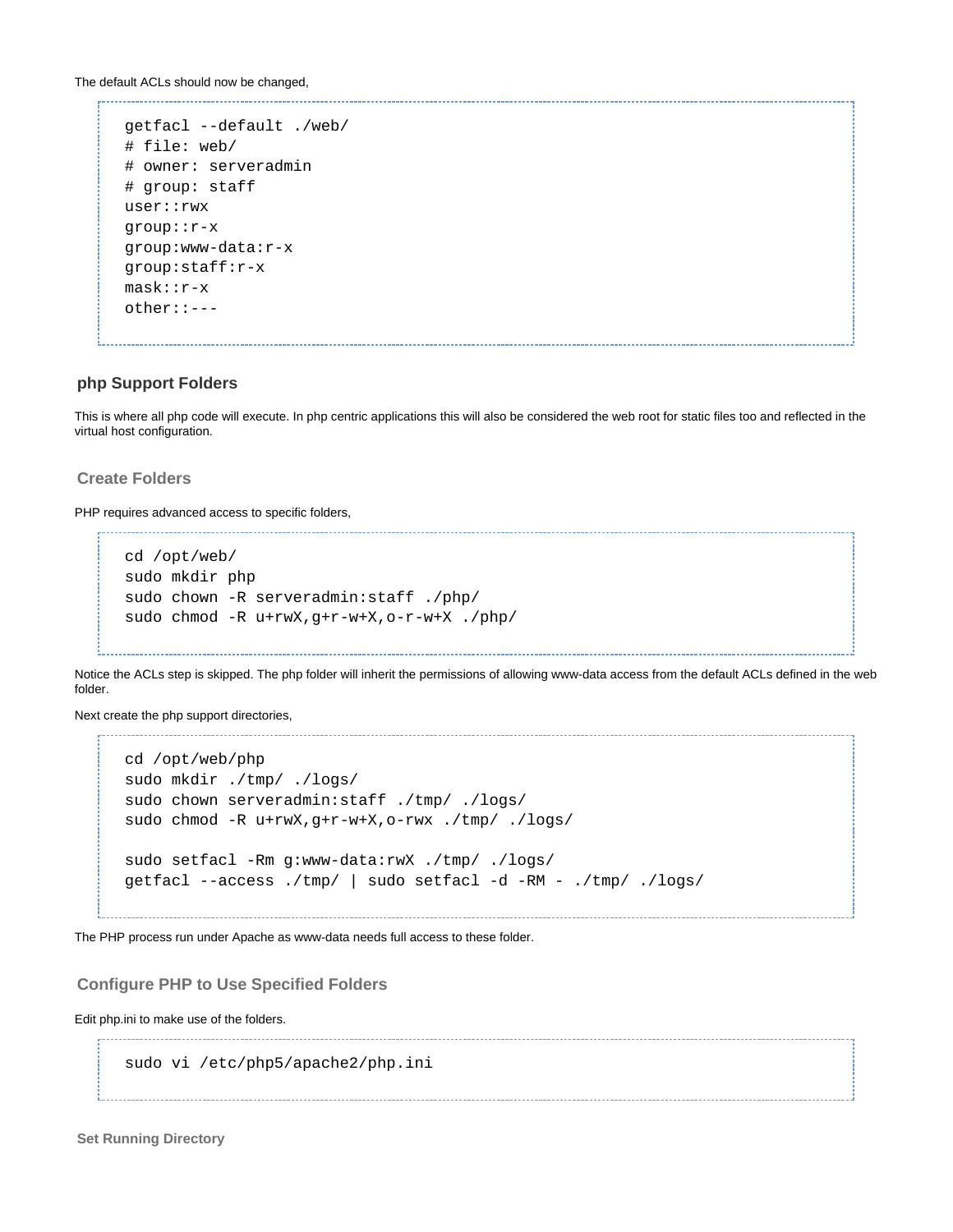Search for the open\_basedir line and modify to include the directories setup for WordPress,

; open\_basedir, if set, limits all file operations to the defined directory ; and below. This directive makes most sense if used in a per-directory ; or per-virtualhost web server configuration file. This directive is ; \*NOT\* affected by whether Safe Mode is turned On or Off. ; http://php.net/open-basedir open\_basedir = /opt/web/php

This helps minimizes the amount of damage that can be done in the event that the system is compromised to the specified directory.

<span id="page-5-0"></span>**Set Temp Directory**

Because **open\_basedir** has been set, WordPress no longer has access to the general temporary folder it expects which is required for certain operations (for example to upload plugins through the Administrator web interface).

Modify php.ini further by modifying the upload\_tmp\_dir line,

```
; Temporary directory for HTTP uploaded files (will use system default if
not
; specified).
; http://php.net/upload-tmp-dir
upload_tmp_dir = /opt/web/php/tmp/
```
<span id="page-5-1"></span>**Make Changes Take Effect**

Restart Apache for the changes to take effect,

sudo service apache2 restart

You will now find that php scripts will only run in the designated directories specified in **php.ini**.

### <span id="page-5-2"></span>**Setup Website Root**

Each website will have it's own root folder under /opt/web/php/. To keep things simple we will keep both static and php content inside of this folder.

Each website specific folder will only allow users belonging to the correct group to enter and work with the directory,

```
cd /opt/web/php
sudo mkdir dailyplanet.com
sudo chown -R serveradmin:staff dailyplanet.com
```
Now to add the necessary groups to their respective virtual hosts,

```
sudo setfacl -Rm g:wgdailyplanet:rwX dailyplanet.com
sudo getfacl --access ./dailyplanet.com/ | sudo setfacl -d -RM -
./dailyplanet.com/
```
<span id="page-5-3"></span>Repeat as needed for each website.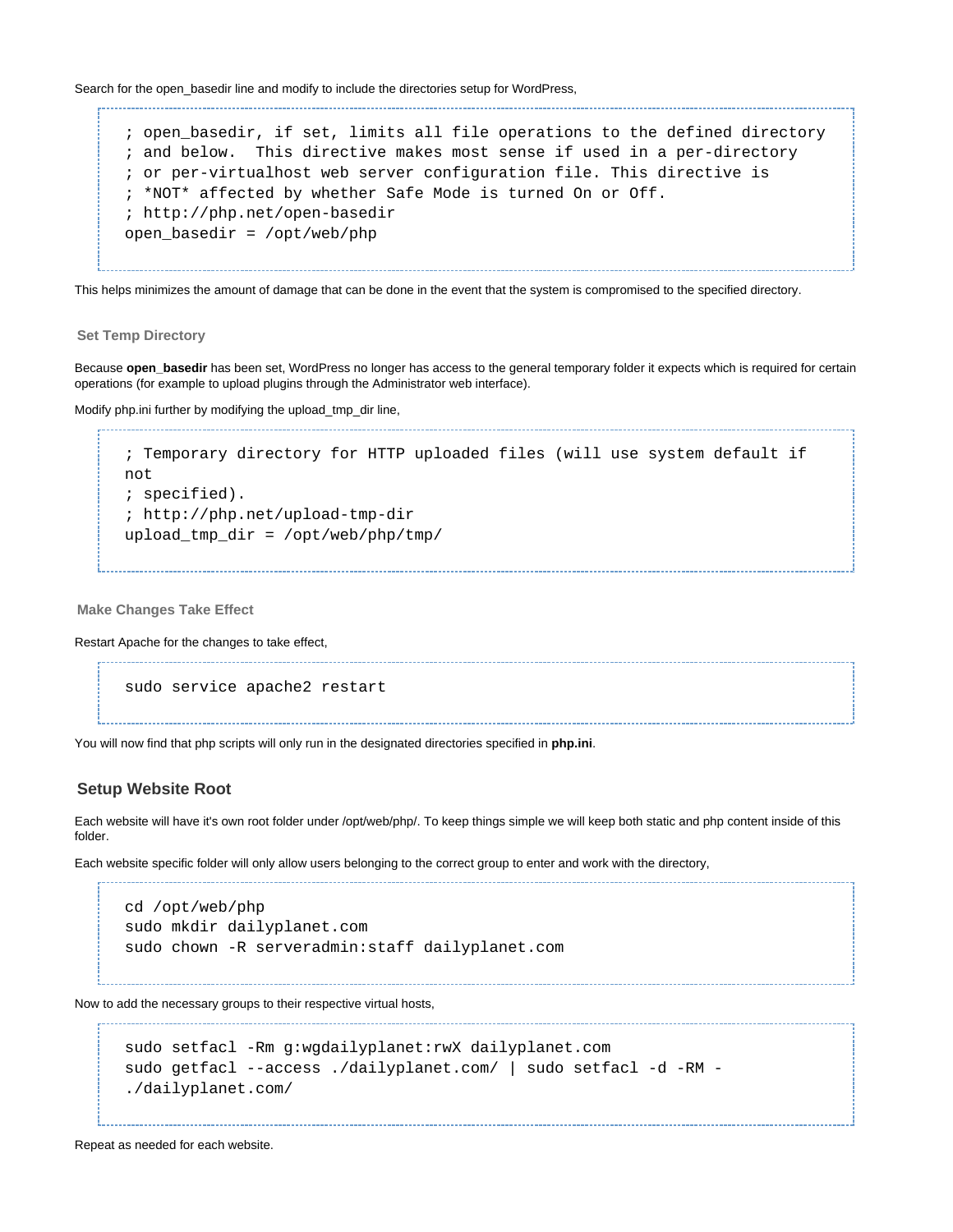## **Symbolic Link for Group Accounts**

Due to the tight security, the directory listing for /opt/web/ and /opt/web/php/ is restricted. So users will not know about the web root.

There are a few solutions to this. In the case where users should only be working with a specific website, that users home directory can be set to the web root.

#### Put details here.

In some cases, you may have more than one site be managed by the same work group. In that case, it is simpler to create symbolic link in that user's home directory.

In this example, there is a general web master user, web.master who belongs to both the wgdailyplanet and wglexcorp groups. As a sudo enabled user,

```
sudo su - web.master # Log in as web.master
cd ~
ln -s /opt/web/php/dailyplanet.com dailyplanet.com
ln -s /opt/web/php/lexcorp.com lexcorp.com
```
### <span id="page-6-0"></span>**Setup WordPress**

WordPress is incredibly easy to setup and there are many shorter tutorials than this.

This tutorial, takes a more secure approach

WordPress out of the box can be very quickly broken into. In fact, I personally go so far as to keep the Ubuntu firewall up with port 80 or 443 closed until WordPress is completely hardened. When the setup steps required using the browser, I use ssh tunnelling to access 80 securely. A writeup of using ssh tunnelling should be added to the Bonsai Framework and linked or included here.

### <span id="page-6-1"></span>**Apply ACLs to WordPress Folders**

Using the serveradmin account, download and decompress WordPress,

```
cd \simwget http://wordpress.org/latest.tar.gz
tar -xvpf latest.tar.gz
mv ./wordpress/ ./blog/ # Rename as we not need to make the technology
obvious.
# We MUST give group read, execute and write access. We want, using ACLs,
to grant respective client's group full access to modify files. Because
ACLs are limited by the mask, the group mask needs to be open.
sudo chmod -R u+rwX,g+rwX,o-rwx ./blog/
umask 0002 # Again we need the umask open for ACLs.
cp -R ./blog/ /opt/web/php/dailyplanet.com/ # Copy NOT move so default ACLs
defined in /opt/web/php/ are applied.
```
As a staff user with sudo access,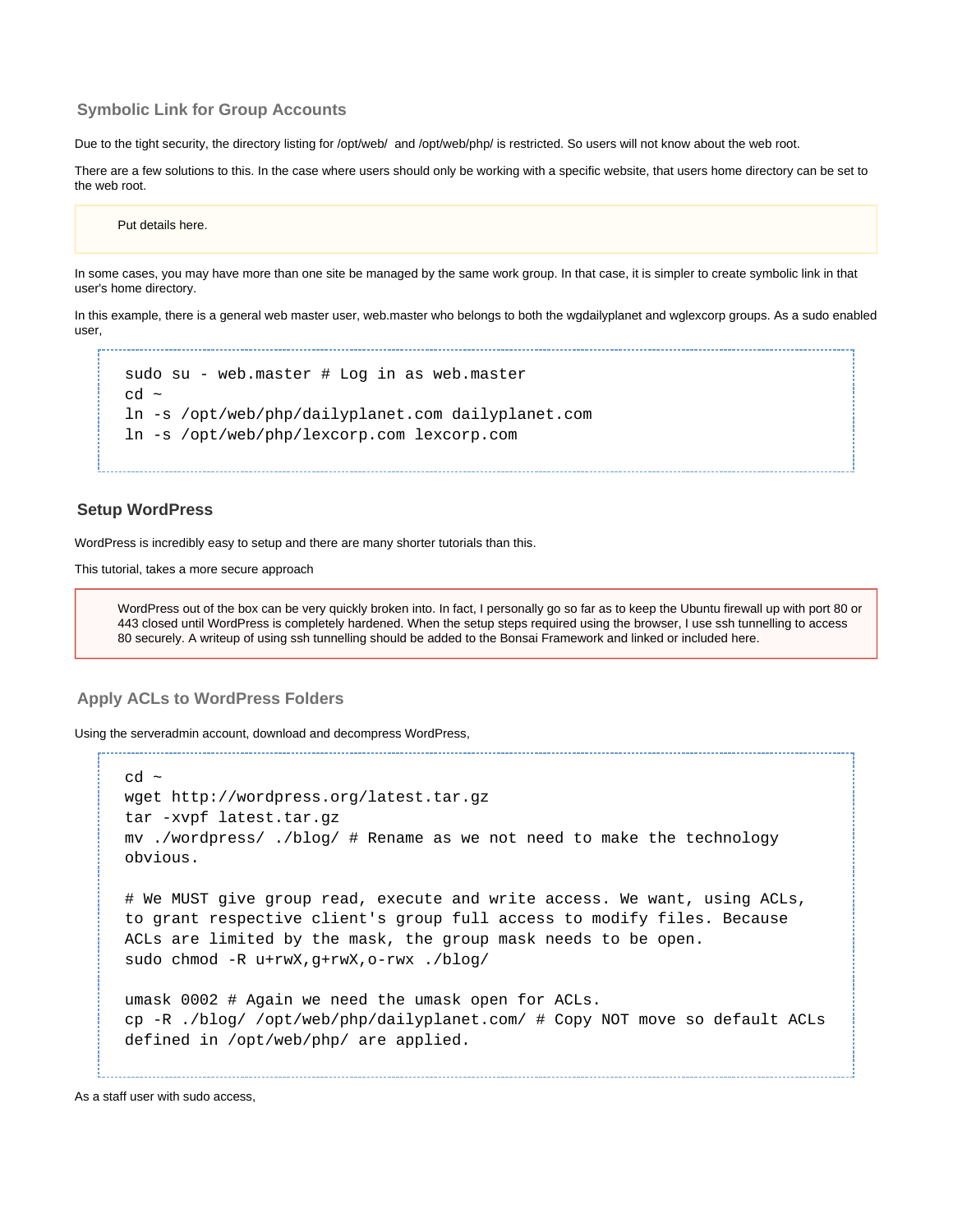```
sudo chown -R serveradmin:staff /opt/web/php/dailyplanet.com/blog/
```
....... Below this is being rewritten ....

.........

........

At this point the blog directory **should** be setup with the correct permissions inherited, however, there is some kind of odd behaviour,

```
sudo getfacl ./blog/
# file: blog
# owner: serveradmin
# group: staff
user::rwx
group::r-x
group:www-data:r-x
group:staff:r-x
group:wgdailyplanet:rwx #effective:r-x
mask::r-x
other::---
default:user::rwx
default:group::r-x
default:group:www-data:r-x
default:group:staff:r-x
default:group:wgdailyplanet:rwx
default:mask::rwx
default:other::--x
```
Notice the **#effective:r-x** comment prevents users from wgailyplanet to be able to write to the blog directory.

Fix this,

```
sudo setfacl -Rm g:wgdailyplanet:rwX ./blog/
sudo getfacl --access ./blog/ | sudo setfacl -d -RM - ./dailyplanet.com/
# Still investigating...
# Strangely doing the above using the group www-data also fixed the
problem... retest at exactly what point...
```
Now it's fixed,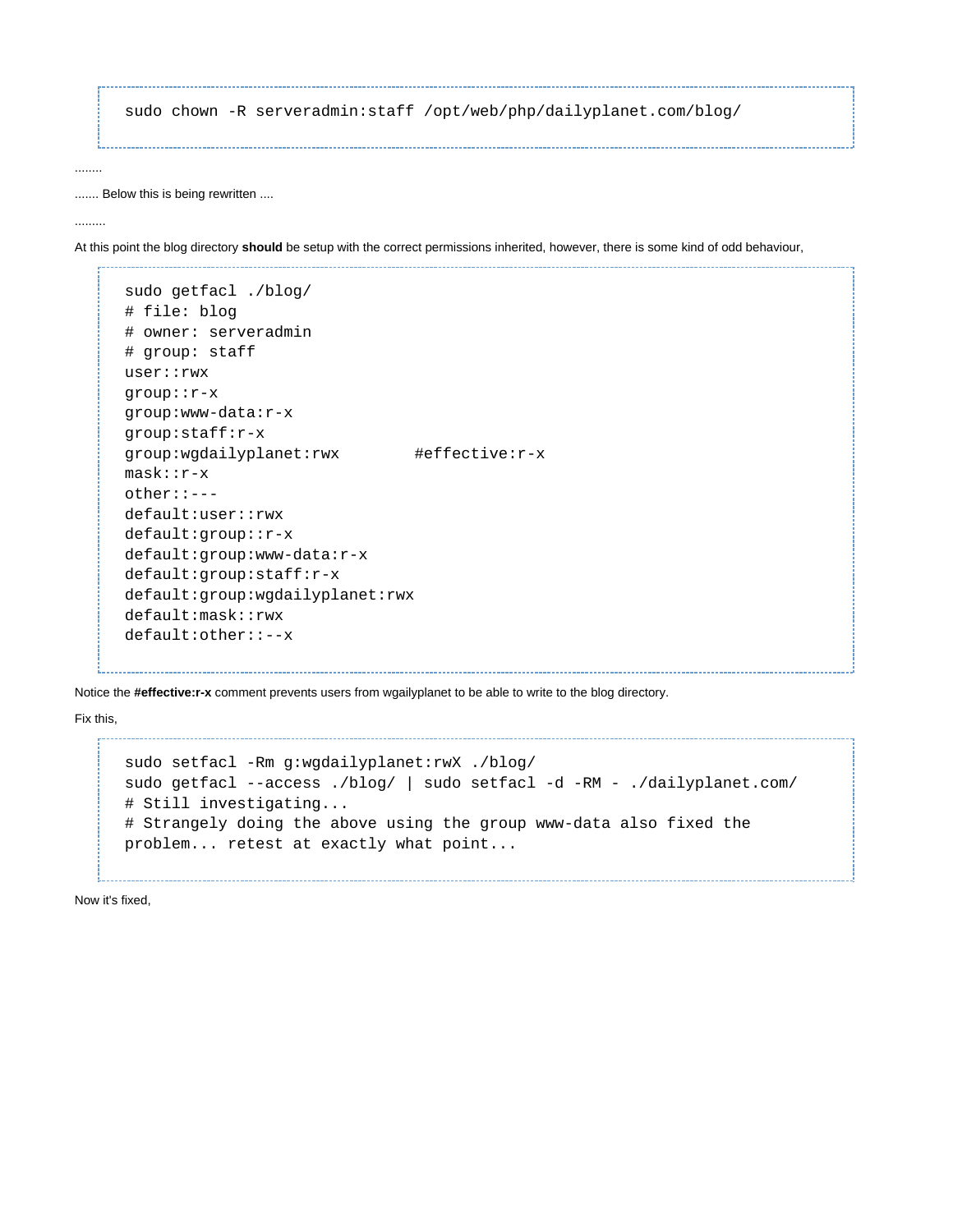file: blog/ # owner: serveradmin # group: staff user::rwx group::r-x group:www-data:r-x group:staff:r-x group:wgmainframe:rwx mask::rwx other::-- default:user::rwx default:group::r-x default:group:www-data:r-x default:group:staff:r-x default:group:wgmainframe:rwx default:mask::rwx default:other::---

## <span id="page-8-0"></span>**ACLs Do not Work as Thought**

#### March 25, 2013

Ok, how about watching a directory and adjusting permissions whenever a file is changed or updated,

<http://askubuntu.com/questions/43846/how-to-put-a-trigger-on-a-directory>

March 22, 2013

This [IBM article](http://www-01.ibm.com/support/docview.wss?uid=isg3T1012565) shows how to change the sftp umask for specific groups using 5.4p1 or higher,

Match Group <group name> ForceCommand internal-sftp -u 73

BUT, after testing, realized, I cannot use the umask on sftp to change the permission on a file to be less restrictive than the original file.

March 19, 2013

OK more bad news, sftp and scp use root's umask. There's is a way to globally set the umask but that's not what I want and causes security issues. This link which talks about chrooting specific sftp groups for no shell access looks promising possibly in concert with PAM. Otherwise I might look at file watchers.

### March 18, 2013 Evening

Finally found the answer and it's ACLs will not work. Per this [post](http://serverfault.com/questions/451698/default-permission-for-newly-created-files-folders-using-acls-not-respected-by-c) which points out that in the man documentation for ACL(5) in the paragraph OBJECT CREATION AND DEFAULT, the access of ACL of a file ojbect is initialized only when create(), mkdir(), mknod(), mkfifo(), or open() functions are used. **In other words default ACLs are only applied when using create.**

Otherwise it will be a XOR of the existing user mask and default acl mask of the user doing the copy, unzip, untarred ect...) followed by the usual calculation done by subtracting the current umask from 0666 for a file and 0777 for a directory. This is why the #effective permission comment appears.

March 18, 2013 Morning

Found mask of newly created files in the directory are alright. The problem is copying files from another directory where the mask by default is more restrictive. Maybe I need to set sticky bits.

Set sticky bits and it did not make a difference.

This article explains how ACL permissions are calculated and how to determine what a command like touch or cp does, [http://unix.stack](http://unix.stackexchange.com/questions/56278/can-not-explain-acl-behavior) [exchange.com/questions/56278/can-not-explain-acl-behavior](http://unix.stackexchange.com/questions/56278/can-not-explain-acl-behavior)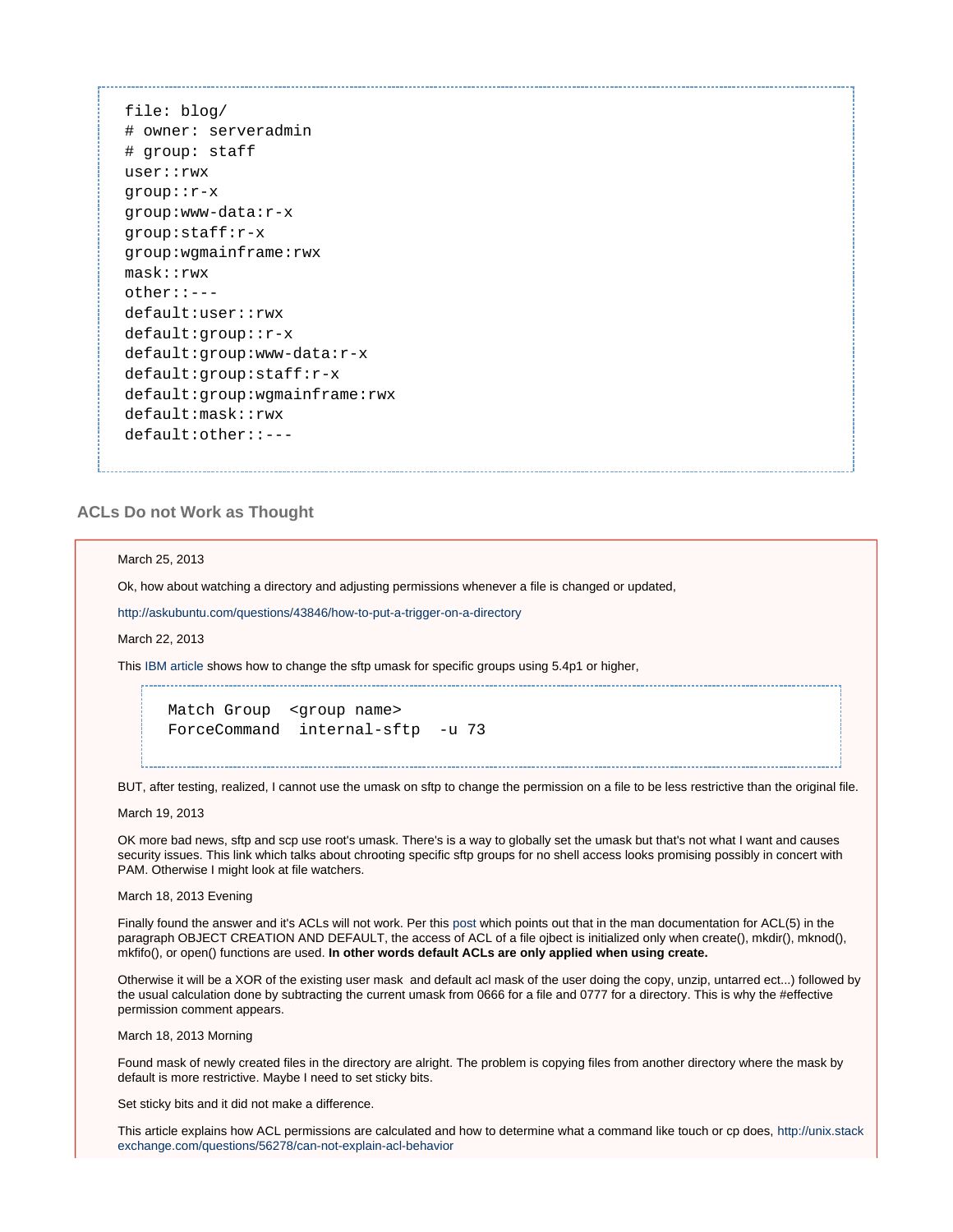March 17, 2013

Verified his is due to an incorrect mask.... need to run a test but this should work after.

March 14, 2013

According to [this article](http://bsdwiki.reedmedia.net/wiki/View_and_modify_ACLs.html) the problem is the mask in the ACL. It says the mask for user, group or default shown shows the maximum permissions allowed. Even when set higher the mask downgrades the permissions to what the mask allows. OK so how to change the mask and if say I set the mask to rwx, does that make it too open or does the ACL kick in and overrides?

Doing more testing creating new files under ../blog/ as the mf.webmaster user belonging to wgmaingrame, I notice the permissions are not correct. More of the effective problem. Directories seem to be fine though.

March 13, 2013

Notice that the mask also changed from r-x to rwx. This might be the key. Actually more test shows a copy of some default created folders and files still has problem and it points to "cp -R" with the "-R" or "-r" both being problems by not respecting ACLs or bringing in the default unix permissions as the problem.

## <span id="page-9-0"></span>**Further Refine File Permissions**

Here are how the file permissions will look,

| <b>Directory</b>                | <b>Purpose</b> | user:group:other | <b>ACL Group</b>                               | <b>Default ACL Group</b>                      | <b>Tech Notes</b>                                                            |
|---------------------------------|----------------|------------------|------------------------------------------------|-----------------------------------------------|------------------------------------------------------------------------------|
| dailyplanet.com/blog/           |                | rwX:r-X:---      | Inherited                                      | Inherited                                     |                                                                              |
| dailyplanet.com/blog/wp-content |                | Inherited        | Inherited. with,<br>default:group:www-data:rwX | Inherited with.<br>default:group:www-data:rwX | www-data needs full access<br>to download and install<br>plugins and themes. |

To setup these permissions with ACLs as a staff user,

```
cd /opt/web/php/dailyplanet.com/blog/
sudo setfacl -Rm g:www-data:rwX ./wp-content/
getfacl --access ./wp-content/ | sudo setfacl -d -RM - ./wp-content/
```
The ACLs ensures that WordPress can install plugins and themes.

# <span id="page-9-1"></span>**Configure MySQL**

### <span id="page-9-2"></span>**Secure MySQL**

As a staff user run the Secure Installation script included with MySQL,

```
sudo mysql_secure_installation
```
The prompts are very straightforward. Except for "Change the Root password?", answer yes to all prompts by hitting Enter,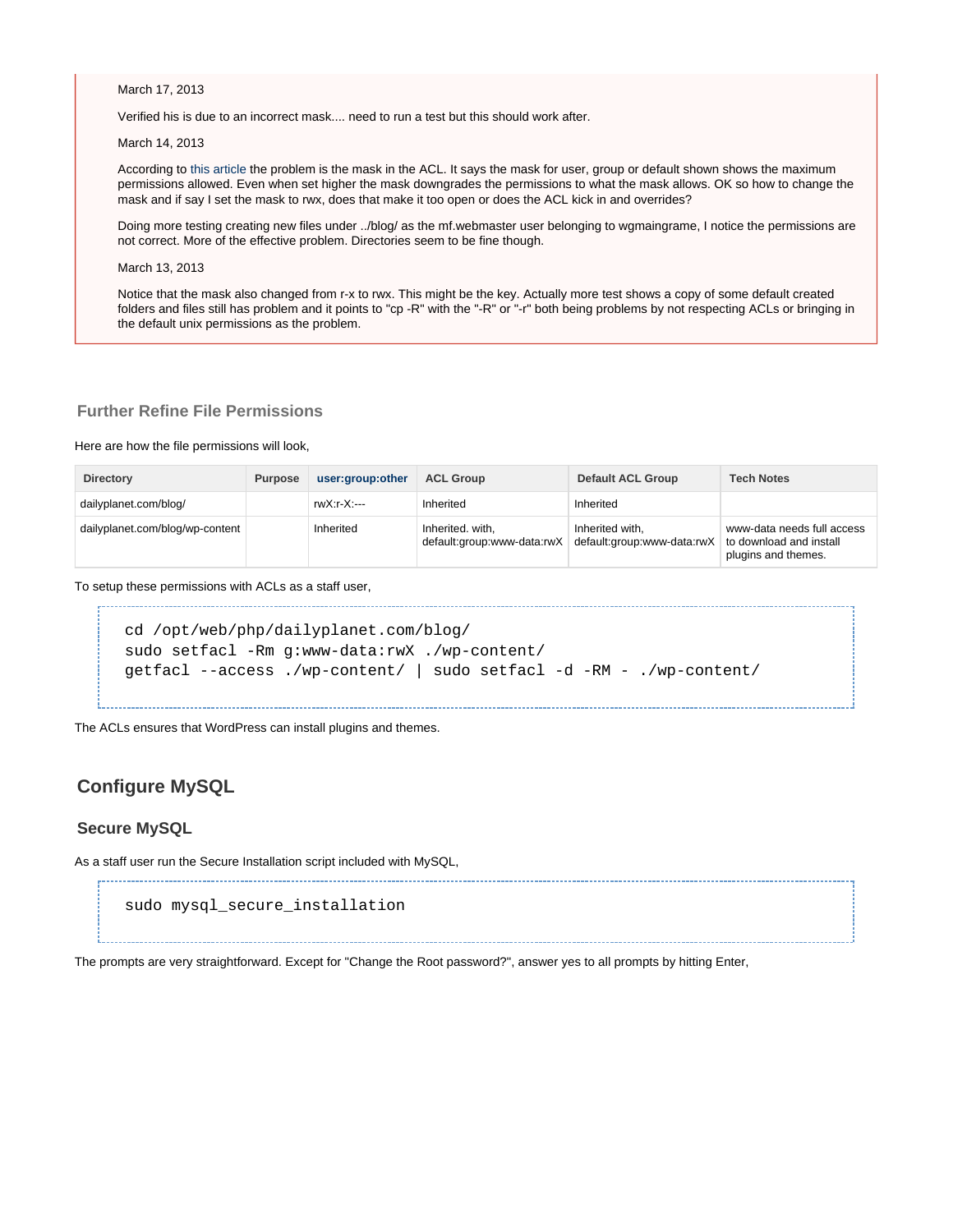```
NOTE: RUNNING ALL PARTS OF THIS SCRIPT IS RECOMMENDED FOR ALL MySQL
       SERVERS IN PRODUCTION USE! PLEASE READ EACH STEP CAREFULLY!
In order to log into MySQL to secure it, we'll need the current
password for the root user. If you've just installed MySQL, and
you haven't set the root password yet, the password will be blank,
so you should just press enter here.
Enter current password for root (enter for none): 
OK, successfully used password, moving on...
Setting the root password ensures that nobody can log into the MySQL
root user without the proper authorisation.
You already have a root password set, so you can safely answer 'n'.
Change the root password? [Y/n] n
  ... skipping.
By default, a MySQL installation has an anonymous user, allowing anyone
to log into MySQL without having to have a user account created for
them. This is intended only for testing, and to make the installation
go a bit smoother. You should remove them before moving into a
production environment.
Remove anonymous users? [Y/n] 
  ... Success!
Normally, root should only be allowed to connect from 'localhost'. This
ensures that someone cannot guess at the root password from the network.
Disallow root login remotely? [Y/n] 
  ... Success!
By default, MySQL comes with a database named 'test' that anyone can
access. This is also intended only for testing, and should be removed
before moving into a production environment.
Remove test database and access to it? [Y/n] 
  - Dropping test database...
  ... Success!
  - Removing privileges on test database...
  ... Success!
Reloading the privilege tables will ensure that all changes made so far
will take effect immediately.
Reload privilege tables now? [Y/n] 
  ... Success!
Cleaning up...
All done! If you've completed all of the above steps, your MySQL
installation should now be secure.
Thanks for using MySQL!
```
For now that's it to securing MySQL.

## <span id="page-10-0"></span>**Connect**

Connect into MySQL,

mysql -u root -p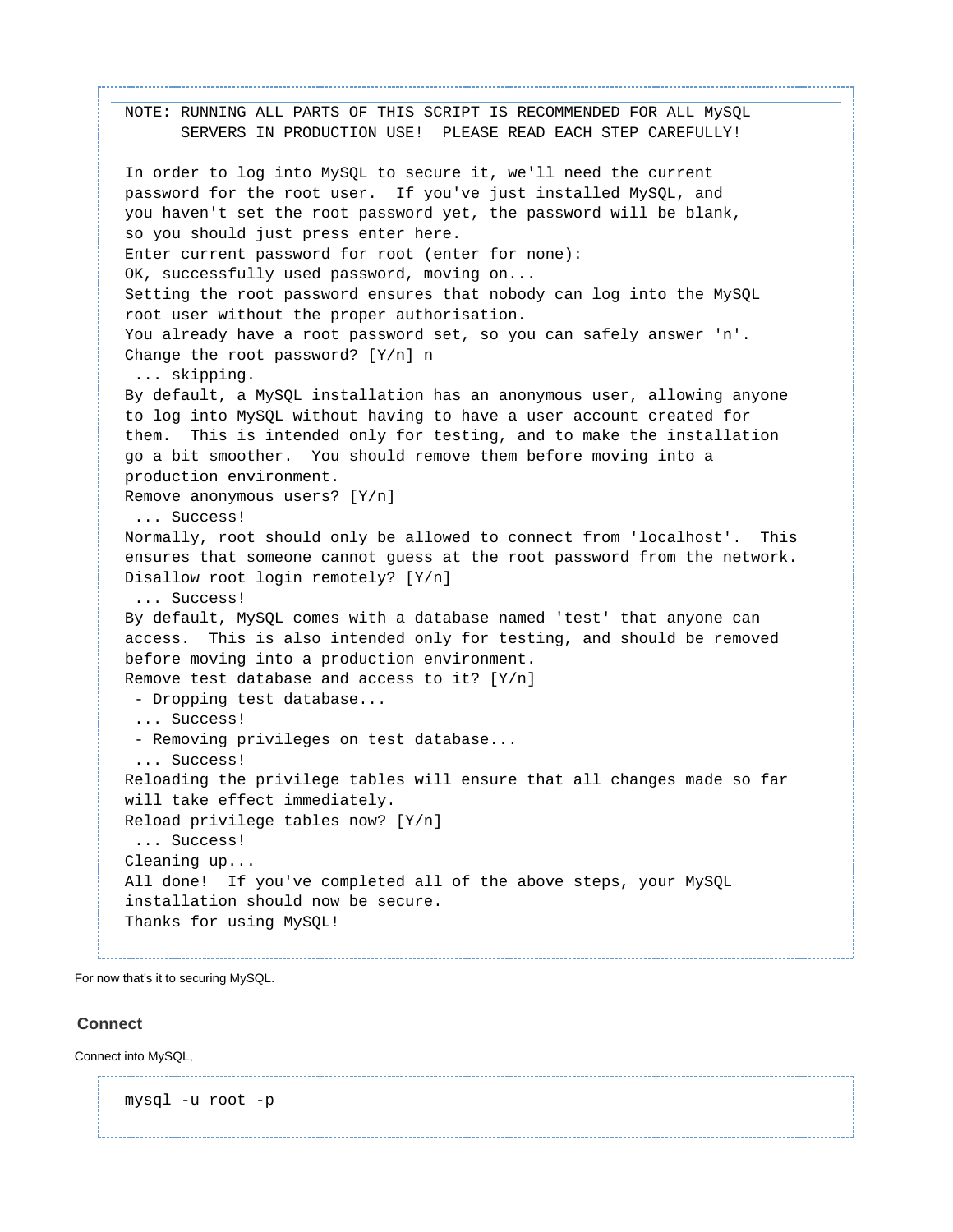The password to use is the password set during the MySQL install. If everything goes well you will be in the MySQL shell,

Welcome to the MySQL monitor. Commands end with ; or  $\gtrsim g$ . Your MySQL connection id is 36 Server version: 5.5.24-0ubuntu0.12.04.1 (Ubuntu) Copyright (c) 2000, 2011, Oracle and/or its affiliates. All rights reserved. Oracle is a registered trademark of Oracle Corporation and/or its affiliates. Other names may be trademarks of their respective owners. Type 'help;' or '\h' for help. Type '\c' to clear the current input statement. mysql>

The remainder of this section happens inside of the mysql shell.

### <span id="page-11-0"></span>**Create the WordPress Database and Accounts in MySQL**

List the databases to makes sure what you want to create does not already exists,

```
SHOW DATABASES;
mysql> SHOW DATABASES;
+--------------------+
| Database |
+--------------------+
| information_schema |
| mysql |
| performance_schema |
+--------------------+
3 rows in set (0.16 sec)
```
In our case we should have nothing other than the three default databases.

Enter the following MySQL commands,

------------------------------------

```
CREATE DATABASE wpdailyplanetdb;
GRANT ALL PRIVILEGES ON wpdailyplanetdb.* TO 'wpdpdbuser'@'localhost'
IDENTIFIED BY 'password';
FLUSH PRIVILEGES;
```
Adjust the variables for your application.

**wpdailyplanetdb** - Name of the database for the WordPress application instance. We use the domain name of the website.

**wpdpdbuser** - User account for accessing the database cannot be longer than 16 characters

**localhost** - Address of the database server. In this example, the database is on the same server so use localhost.

<span id="page-11-1"></span>**password** - Change to password using algorithm based on name of the primary website domain, in this case dailyplanet.

Database Admins will not like granting all privileges. After the initial setup is done we will restrict to more minimal privileges.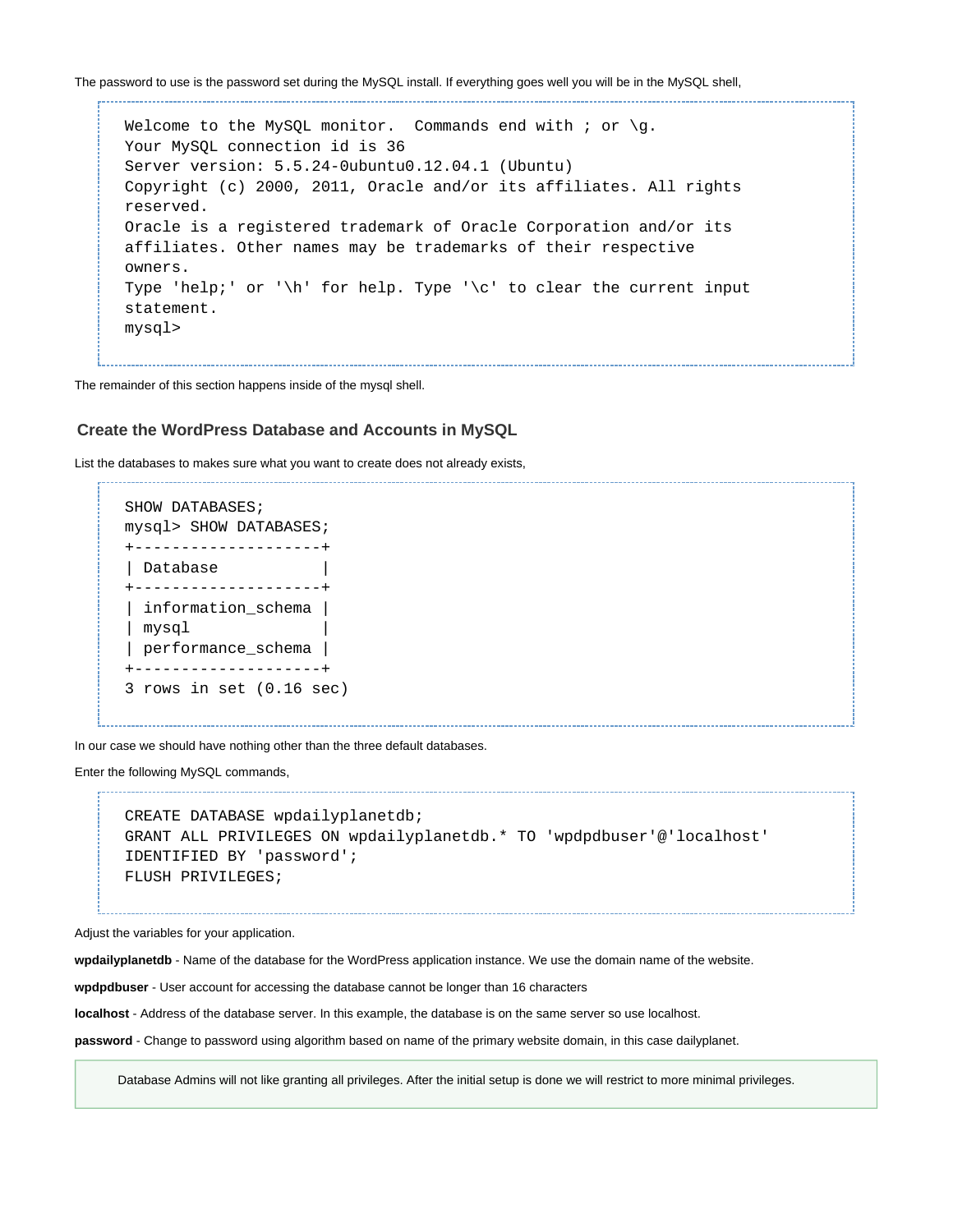# **Exit MySQL Shell**

Exit the MySQL shell,

| <b>FXTT</b> |  |  |
|-------------|--|--|
|             |  |  |
|             |  |  |
|             |  |  |
|             |  |  |
|             |  |  |

# <span id="page-12-0"></span>**Configure WordPress**

# <span id="page-12-1"></span>**Create Config File for Database Access**

Launch a browser and hit the WordPress setup page for your machine at http://dailyplanet.com/blog/wp-admin/install.php and you will be prompted to create a configuration file.

### Click the button, **"Create a Configuration File"**.

The next prompt reminds you of all the critical information you will need. The Bonsai Framework takes a high security posture, so the automatic file creation should not work. Click the **"Let's go!"** button.

Enter the required information and click "Submit",

| <b>Field</b>     | Value           | <b>Comment</b>                                                                                                                                                                                                                                                                          |
|------------------|-----------------|-----------------------------------------------------------------------------------------------------------------------------------------------------------------------------------------------------------------------------------------------------------------------------------------|
| Database<br>Name | wpdailyplanetdb | The Bonsai Framewok appraoch is to base the user name on the site's primary domain name.                                                                                                                                                                                                |
| User<br>Name     | wpdpdbuser      |                                                                                                                                                                                                                                                                                         |
| Password         |                 | This is the application password set during the wpdailyplanetdb database creation step.                                                                                                                                                                                                 |
| Database<br>Host | localhost       | Address of the database server. In this example, the database is on the same server so use localhost is used.                                                                                                                                                                           |
| Table<br>Prefix  | bf              | The Bonsai Framework approach generally does not encourage changing an application's table prefix. However,<br>given the architecture of WordPress and popularity it is recommended to change the prefix to something other<br>than wp_ to make the system less susceptible to attacks. |

It is expected that you will receive a message that WordPress can not write the wp-config file and the following prompt will appear on screen,

Sorry, but I can't write the wp-config.php file.

You can create the wp-config.php manually and paste the following text into it.

Copy the generated wp-config.php file.

Some shortcuts to ensure you get it all fast,

- 1. Click inside of the text box
- 2. Use the keyboard combo CTRL-A (to select all)
- 3. CTRL-C (to copy)

Go to your shell, load your favourite editor and paste the contents of the wp-config.php file,

vi /opt/web/php/dailyplanet.com/blog/wp-config.php

Also while you are there add the following to the bottom of the file,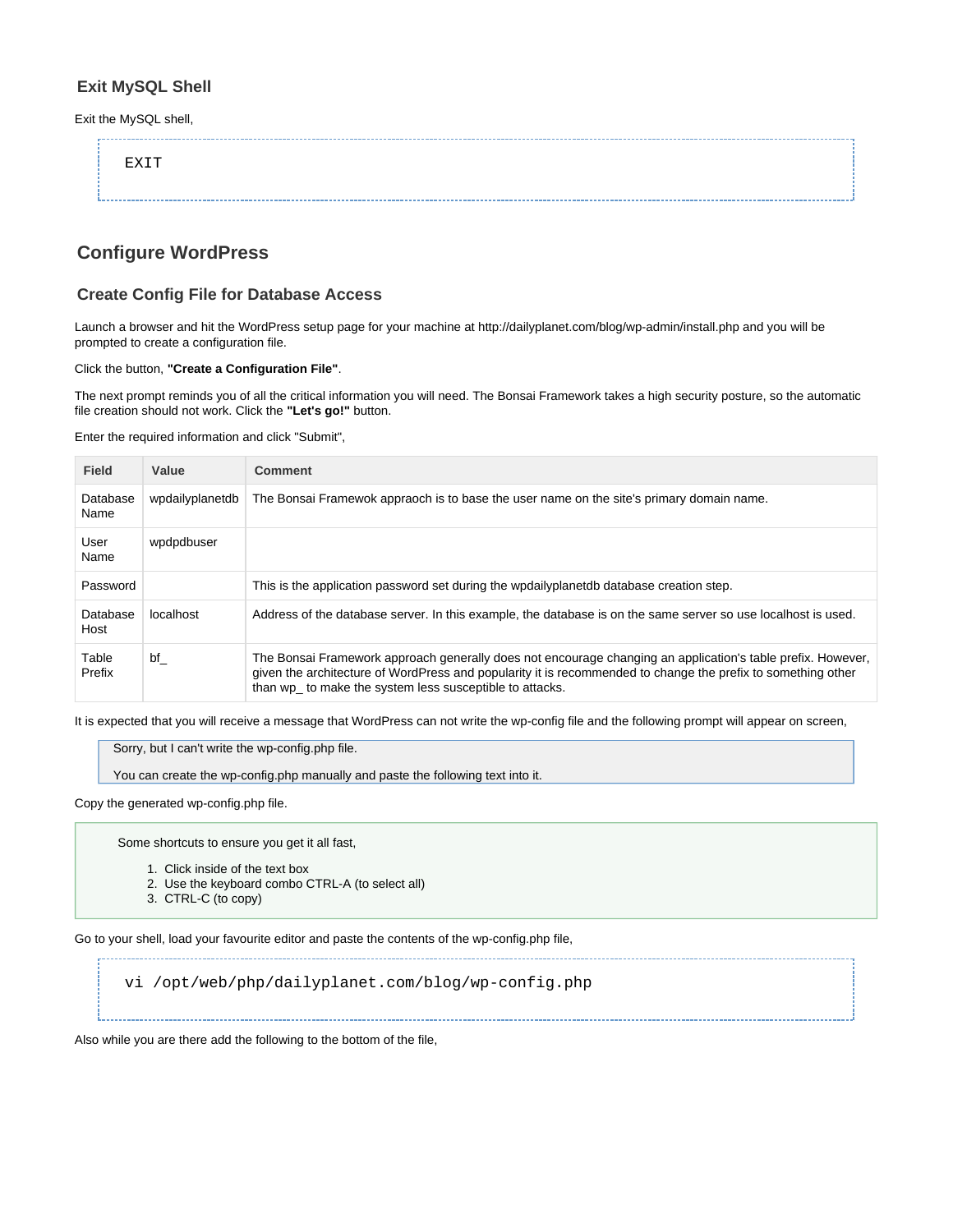# WordPress determines write access when it finds a match between the Web Server ID and the directory being written too. # This approach does not work with ACLs. During manual file upload the failure results in a prompt for FTP login information. # Because we are using ACLs, override the write check by forcing a direct write. define('FS\_METHOD', 'direct');

This is to allow the ACL approach. Yes we could make the owner of the wp-content directory www-data, but that breaks the general approach by the Bonsai Framework.

I'm not convinced this is the best resolution and it seems to me like a hack. File a bug with WordPress to get ACL information instead. In the interim, consider breaking the Bonsai Framework approach and just chowning www-data as the user with rwX.

Once you have saved the file, go back to your browser and click "Run the install".

Enter Site Information

Finally enter the site information,

| <b>Field</b>   | Value       | <b>Comment</b>                                                                                                                                                                                                                                                                                                                                                                                  |
|----------------|-------------|-------------------------------------------------------------------------------------------------------------------------------------------------------------------------------------------------------------------------------------------------------------------------------------------------------------------------------------------------------------------------------------------------|
| Site Title     | dailyplanet | We like to reference our domain name.                                                                                                                                                                                                                                                                                                                                                           |
| Username       | tempadmin   | You probably do not want to use the default admin for username. WordPress (as of Sep 2012) out of the box, has no<br>facilities to stop dictionary attacks against the administration system. Admin will be the first username guessed by<br>automated attacks.<br>Because the username put here will show up in the default site generated, this will be a temporary administrator<br>account. |
| Password       |             | As mentioned, WordPress has no facilities to stop dictionary attacks. On top of that, the default setup exposes your<br>administrator account name on the Internet.<br>Choose a very very long and complex password. (Anyone know of a good site that shows how quickly an entered<br>password would be broken with a dictionary attack, put the link here)                                     |
| Your<br>E-mail |             | Whatever email is chosen here, it will not be the final one used by the real administrator account. Keeping in mind<br>that WordPress does not allow duplicate emails, in this example, the administrator will use a personal email and then<br>use a proper email account when the real administrator account is created.                                                                      |
| Privacy        |             | This depends on the purpose of your website. Unless this is a private site that should not show up on Google, leave<br>it checked.                                                                                                                                                                                                                                                              |

Click, "Install WordPress" which should result in a success screen. At this point you are actually done the setup. Do not click **"Log In".**

# <span id="page-13-0"></span>**Customize WordPress**

At this point WordPress is already working. There are two urls to take note of,

| <b>URL</b>                                | Area           | <b>Purpose</b>                                                                                                                                                                                                                                                                                                                                                                                                                                                                         |
|-------------------------------------------|----------------|----------------------------------------------------------------------------------------------------------------------------------------------------------------------------------------------------------------------------------------------------------------------------------------------------------------------------------------------------------------------------------------------------------------------------------------------------------------------------------------|
| http://www.dailyplanet.com/blog/          | Public         | You can hit this url right now and see a default working site. This url is where<br>your users will enter.                                                                                                                                                                                                                                                                                                                                                                             |
| http://www.dailyplanet.com/blog/wp-admin/ | Administration | This url results from clicking the "Log In" button after the WordPress install is<br>complete. It can also be accessed through the Public homepage by click "Log In"<br>located at the bottom right under "META". The Administration area allows the<br>customization and configuration of WordPress.<br>Also, once logged into the administration, if you browse to the public area, you<br>will see additional buttons and options to create posts and edit the website<br>contents. |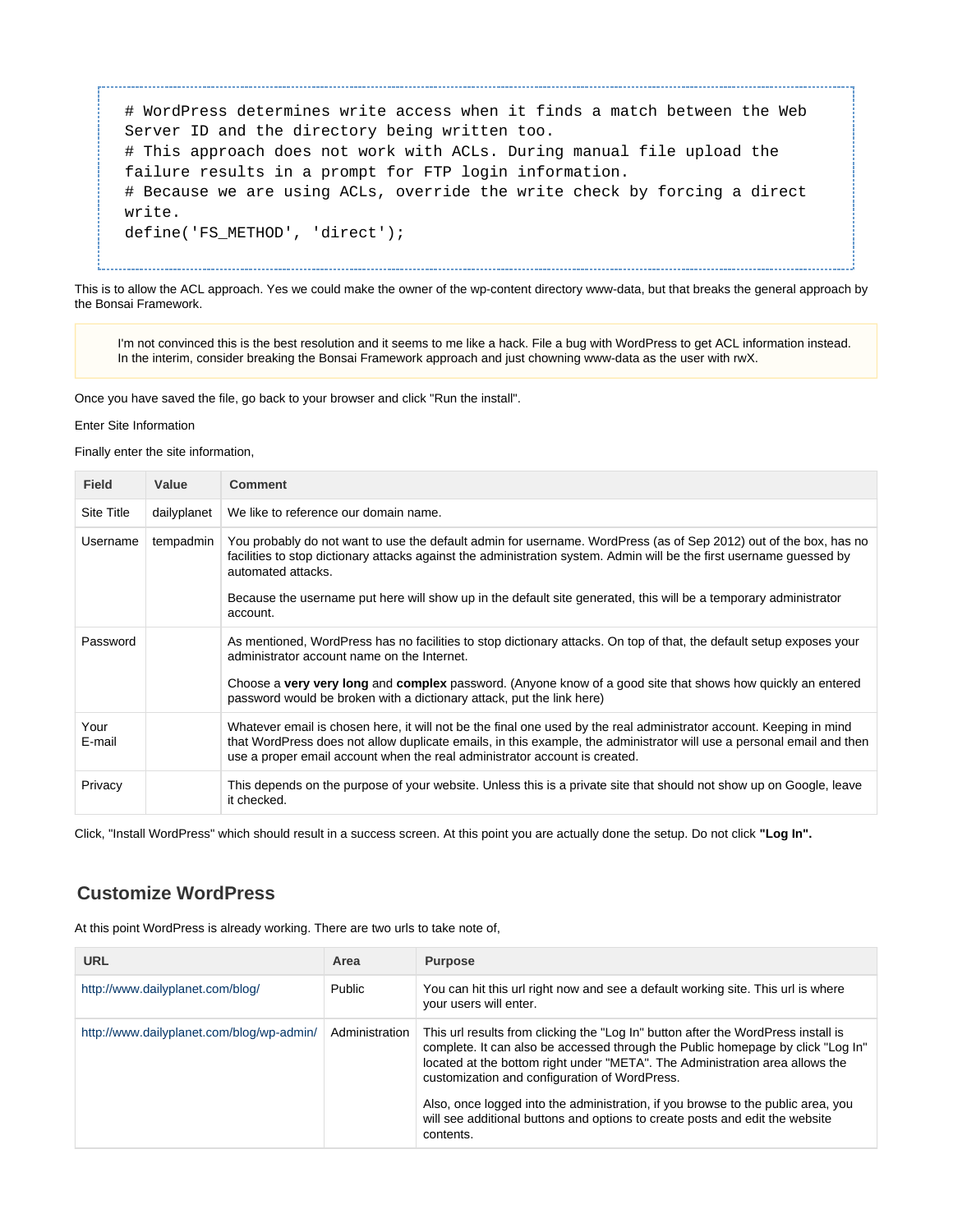If you have the Install WordPress Success Screen still up, click **"Log In"** will take you to the Word Press Administration url or use the url in the table above.

# <span id="page-14-0"></span>**Minimal Security - Block Login Attacks**

WordPress out of the box can be easily broken into with a brute force dictionary attack for the following combined reasons,

- 1. The administrator account is available on the public portion of the blog as part of the default sample content.
- 2. Nothing prevents the brute force attack from trying again and again on the WordPress Administration login page.
- 3. The Administration page well known.

For these reasons it is best to not make the website publicly available until secured or at least, as mentioned choose a very complex password.

### Install one of these plugins.

| Plugin                              | <b>Description</b>                                                                                                                                                                                                                                                                                                                                                                                                                                                                                                                                                                                                                                                                                                                                                                                                                    | <b>Review</b>                                                                                                                                                                                                                                                                                                                                                                      |
|-------------------------------------|---------------------------------------------------------------------------------------------------------------------------------------------------------------------------------------------------------------------------------------------------------------------------------------------------------------------------------------------------------------------------------------------------------------------------------------------------------------------------------------------------------------------------------------------------------------------------------------------------------------------------------------------------------------------------------------------------------------------------------------------------------------------------------------------------------------------------------------|------------------------------------------------------------------------------------------------------------------------------------------------------------------------------------------------------------------------------------------------------------------------------------------------------------------------------------------------------------------------------------|
| Google<br>Authenticator             | The Google Authenticator plugin for WordPress gives you two-factor<br>authentication using the Google Authenticator app for<br>Android/iPhone/Blackberry.<br>If you are security aware, you may already have the Google<br>Authenticator app installed on your smartphone, using it for two-factor<br>authentication on your Gmail or Google Apps account.<br>The two-factor authentication requirement can be enabled on a per-user<br>basis. You could enable it for your administrator account, but log in as<br>usual with less privileged accounts.<br>If You need to maintain your blog using an Android/iPhone app, or any<br>other software using the XMLRPC interface, you can enable the App<br>password feature in this plugin, but please note that enabling the App<br>password feature will make your blog less secure. | Very good plugin.<br>Tricky part is making sure time is synced with<br>same time servers across the phone and server.<br>For example, my iphone was off by 2 minutes<br>because it was set manually to Toronto.<br>Best thing to do is turn on the 4 minute drift<br>allowance.<br>When setting the password make sure there are<br>no spaces otherwise the barcode will not work. |
| Duo<br>Two-Factor<br>Authentication | This plugin enables Duo Security's two-factor authentication for<br>WordPress logins.<br>Duo provides simple two-factor authentication as a service via:<br>• Phone callback<br>SMS-delivered one-time passcodes<br>• Duo mobile app to generate one-time passcodes<br>• Duo mobile app for smartphone push authentication<br>• Duo hardware token to generate one-time passcodes<br>This plugins allows a WordPress administrator to quickly add strong<br>two-factor authentication to any WordPress instance without setting up<br>user accounts, directory synchronization, servers, or hardware.                                                                                                                                                                                                                                 | Free signup but it looks like only 1000 transactions<br>for the life of the account.<br>Looks very professional.                                                                                                                                                                                                                                                                   |
| <b>BAW More</b><br>Secure Login     | <b>Grid Cards</b>                                                                                                                                                                                                                                                                                                                                                                                                                                                                                                                                                                                                                                                                                                                                                                                                                     |                                                                                                                                                                                                                                                                                                                                                                                    |
| Login Security<br>Solution          | Most useful feature I find when used with Google Authenticator is that it<br>blocks user for x number of minutes progressively more as more<br>attempts are tried. Also blocks by cookie and ip.                                                                                                                                                                                                                                                                                                                                                                                                                                                                                                                                                                                                                                      |                                                                                                                                                                                                                                                                                                                                                                                    |

Should have link to how to ssh in to disable plugins if they misbehave.

## <span id="page-14-1"></span>**Set Up Users**

The default user created is an administrator and has more privileges than necessary. The very first step is to create users with specific roles provided by WordPress. The roles are outlined below in order of most privileges to least.

Keep in mind that when creating accounts, Wordpress requires unique email addresses.

| Role          | <b>Description</b>                                                                   | <b>UserName</b> |
|---------------|--------------------------------------------------------------------------------------|-----------------|
| Administrator | Administrators have access to all the administration features.                       | setupadmin      |
| Editor        | Editors can publish posts, manage posts as well as manage other people's posts, etc. | perrywhite      |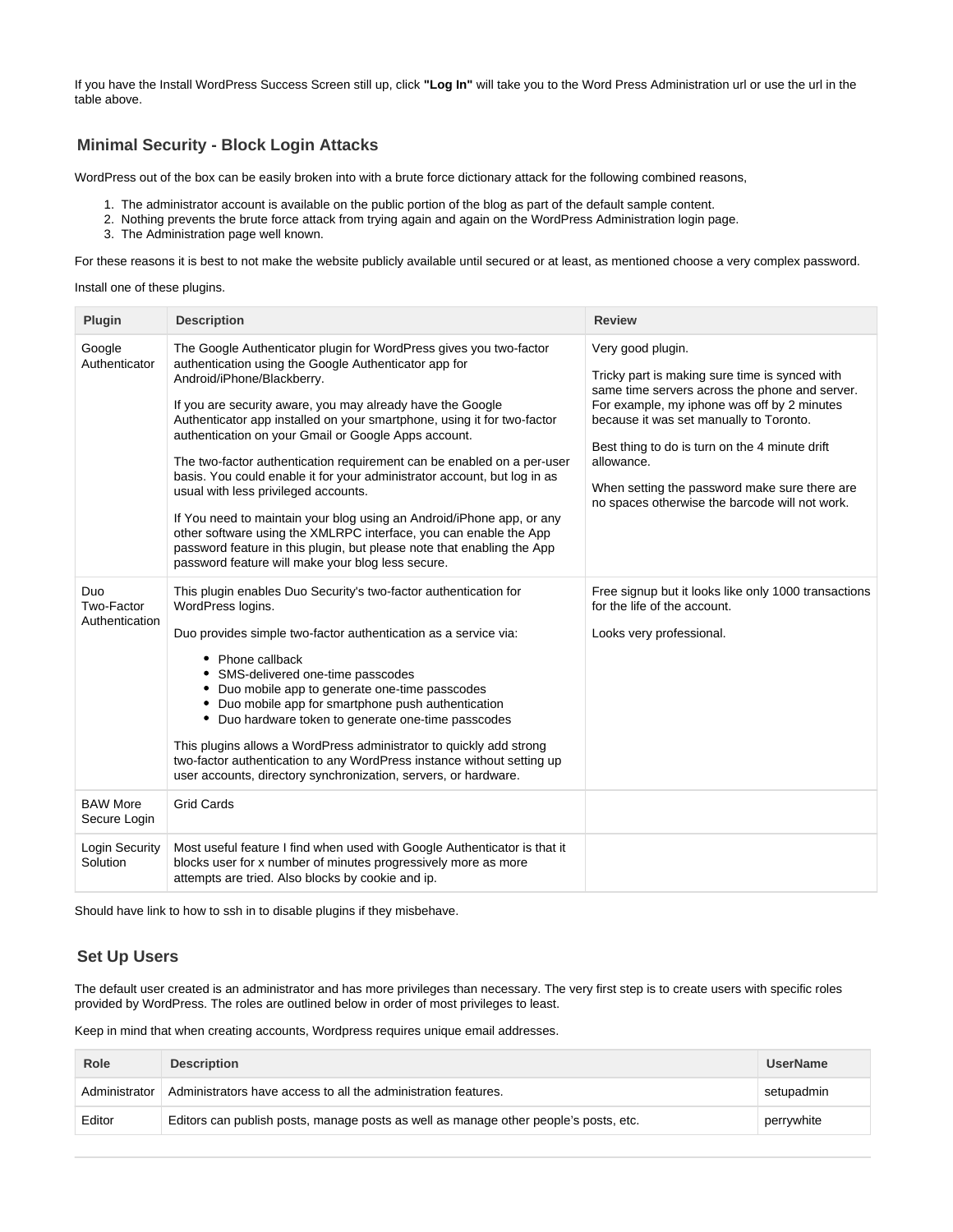| Author      | Authors can publish and manage their own posts, and are able to upload files.                           | clarkkent, loislane |
|-------------|---------------------------------------------------------------------------------------------------------|---------------------|
| Contributor | Contributors can write and manage their posts but not publish posts or upload media files.              | jimmyolsen          |
| Subscriber  | Subscribers can read comments/comment/receive newsletters, etc. but cannot create regular site content. | lexluthor           |

### (explain why we do not use the first admin account we created) Creat the **real** administrator account,

| <b>Field</b>      | Value                     | <b>Comment</b>                                                                                                                                                                                                                                                                                                                                              |
|-------------------|---------------------------|-------------------------------------------------------------------------------------------------------------------------------------------------------------------------------------------------------------------------------------------------------------------------------------------------------------------------------------------------------------|
| <b>Site Title</b> | dailyplanet               | We like to reference our domain name.                                                                                                                                                                                                                                                                                                                       |
| Username          | setupadmin                | This will be the real administration account. Steps to delete tempadmin will follow shortly.                                                                                                                                                                                                                                                                |
| Password          |                           | As mentioned, WordPress has no facilities to stop dictionary attacks. On top of that, the default<br>setup exposes your administrator account name on the Internet.<br>Choose a very very long and complex password. (Anyone know of a good site that shows how<br>quickly an entered password would be broken with a dictionary attack, put the link here) |
| Your<br>E-mail    | admin@bonsaiframework.com | If there is more than one administrator, you should have a general support email box that only<br>administrators have access to. This email address will be used for password recovery purposes.                                                                                                                                                            |

Past this point is not yet organized or complete.

# <span id="page-15-0"></span>**Lock Down WordPress**

...

WordPress and PHP simply due to the model is inherently insecure when compared to more Enterprise solutions.

As such the Bonsai Framework takes an administrator approach to managing and securing WordPress. Though these instructions allow for multiple clients to co-host, it is recommended to **not** use a co-hosting model for clients that require enterprise privacy. This is especially problematic if clients are granted shell access. It becomes very complex to protect one client from gaining access to another client's WordPress data.

WordPress updates through the built in admin interface will fail unless the restrictions are relaxed. With this security approach, privileges must be temporarily be granted as part of the upgrade process.

### <span id="page-15-1"></span>**Restrict WordPress Database Account**

Now that WordPress is setup we can lock down the application database account. As part of good application security, the WordPress application database account should only be granted minimal privileges. Note that during upgrades you will have to increases privileges again.

Connect into MySQL,

```
mysql -u root -p
```
Enter the following MySQL commands,

```
REVOKE ALL PRIVILEGES, GRANT OPTION FROM 'wpdpdbuser'@'localhost';
GRANT SELECT, INSERT, UPDATE ON wpdailyplanetdb.* TO
'wpdpdbuser'@'localhost' IDENTIFIED BY 'password';
FLUSH PRIVILEGES;
```

```
Adjust the variables for your application.
```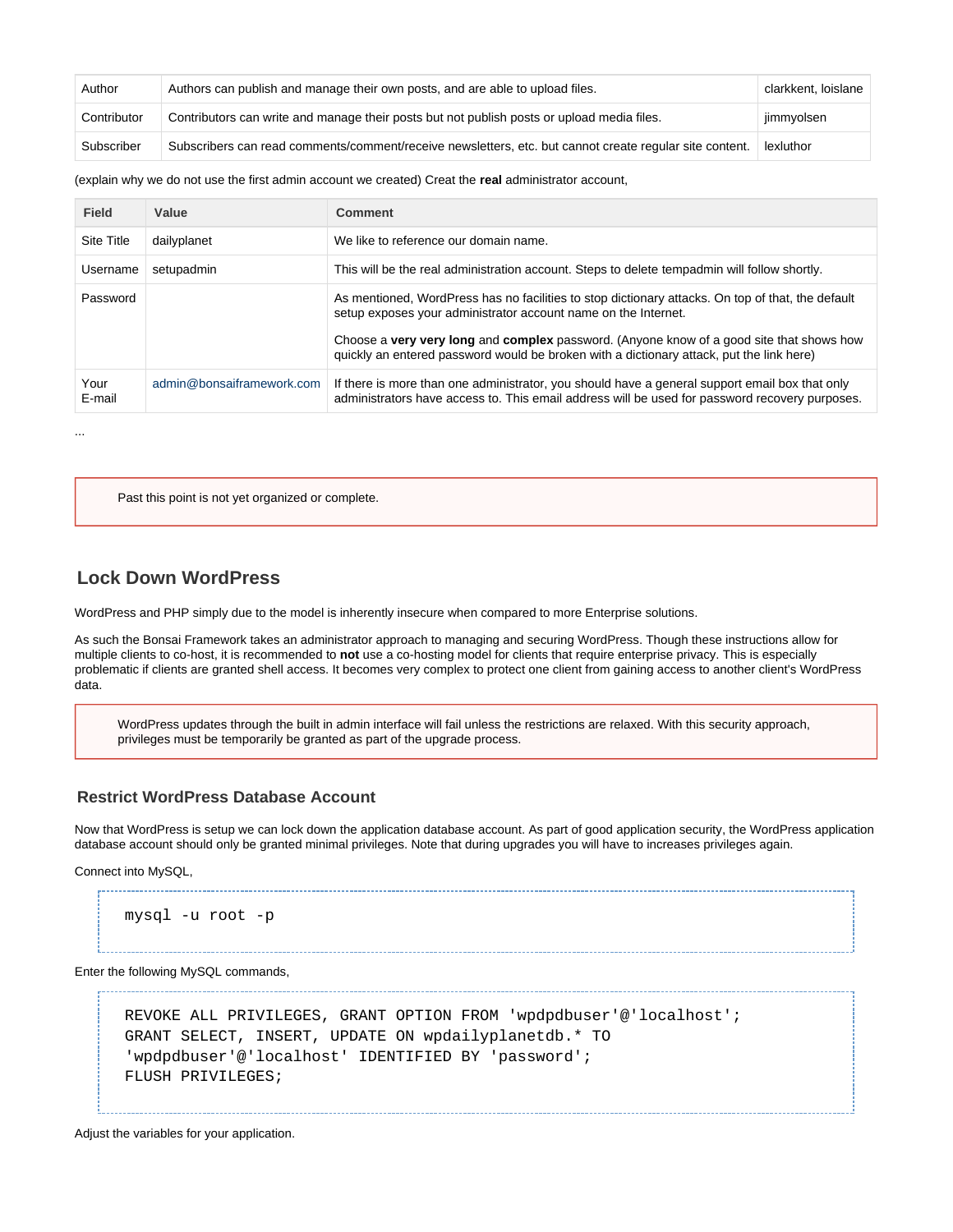**wpdailyplanetdb** - Name of the database for the WordPress application instance. We use the domain name of the website.

**wpdpdbuser** - User account for accessing the database.

**localhost** - Address of the database server. In this example, the database is on the same server so use localhost.

**password** - Change to password using algorithm based on name of the website domain, in this case dailyplanet.

Verify the changes took effect,

SHOW GRANTS FOR 'wpdpdbuser'@'localhost';

This point onwards still needs to be flushed out.

### <span id="page-16-0"></span>**File Permissions**

From the WordPress article [Hardening WordPress](http://codex.wordpress.org/Hardening_WordPress) we will want to take the approach of creating accounts for select developers or release managers.

wp-config.php - holds the database password and should be locked down (it is thanks to the ACLs)

Covered on the [Ubuntu WordPress guide,](https://help.ubuntu.com/community/WordPress) for automatic updates to occur, the folder and all its files and sub-folders must be owned by www-data with write access. The Bonsai Framework does not endorse this approach. Client administering the WordPress requiring this functionality should understand the security implications.

...

## <span id="page-16-1"></span>**Writing Next Topics**

- Repeat for the second instance.
- Upgrades and Updates

# <span id="page-16-2"></span>**FAQ**

#### **Why do some of the php5 installations say to use install libapache2-mod-php5?**

The instructions may be old. At least with Ubuntu 12.04 there is no need for this package because it is included with the php5 package.

#### **What is the difference between the php5 and libapache2-mod-php5 packages?**

Nothing I can see. It just looks like php5 is an overarching package name.

## <span id="page-16-3"></span>**References**

## <span id="page-16-4"></span>**Setup**

Ubuntu Server Documentation - <https://help.ubuntu.com/12.04/serverguide/php5.html>

## <span id="page-16-5"></span>**Security**

Has some ok details around suPHP - [https://help.ubuntu.com/community/ApacheMySQLPHP#Installing\\_MYSQL\\_with\\_PHP\\_5](https://help.ubuntu.com/community/ApacheMySQLPHP#Installing_MYSQL_with_PHP_5)

Some good notes on securing PHP from Symantec - <http://www.symantec.com/connect/articles/securing-php-step-step>

Start some good security practices for WordPress - <http://www.howtospoter.com/web-20/wordpress/triple-p-of-total-wordpress-security>